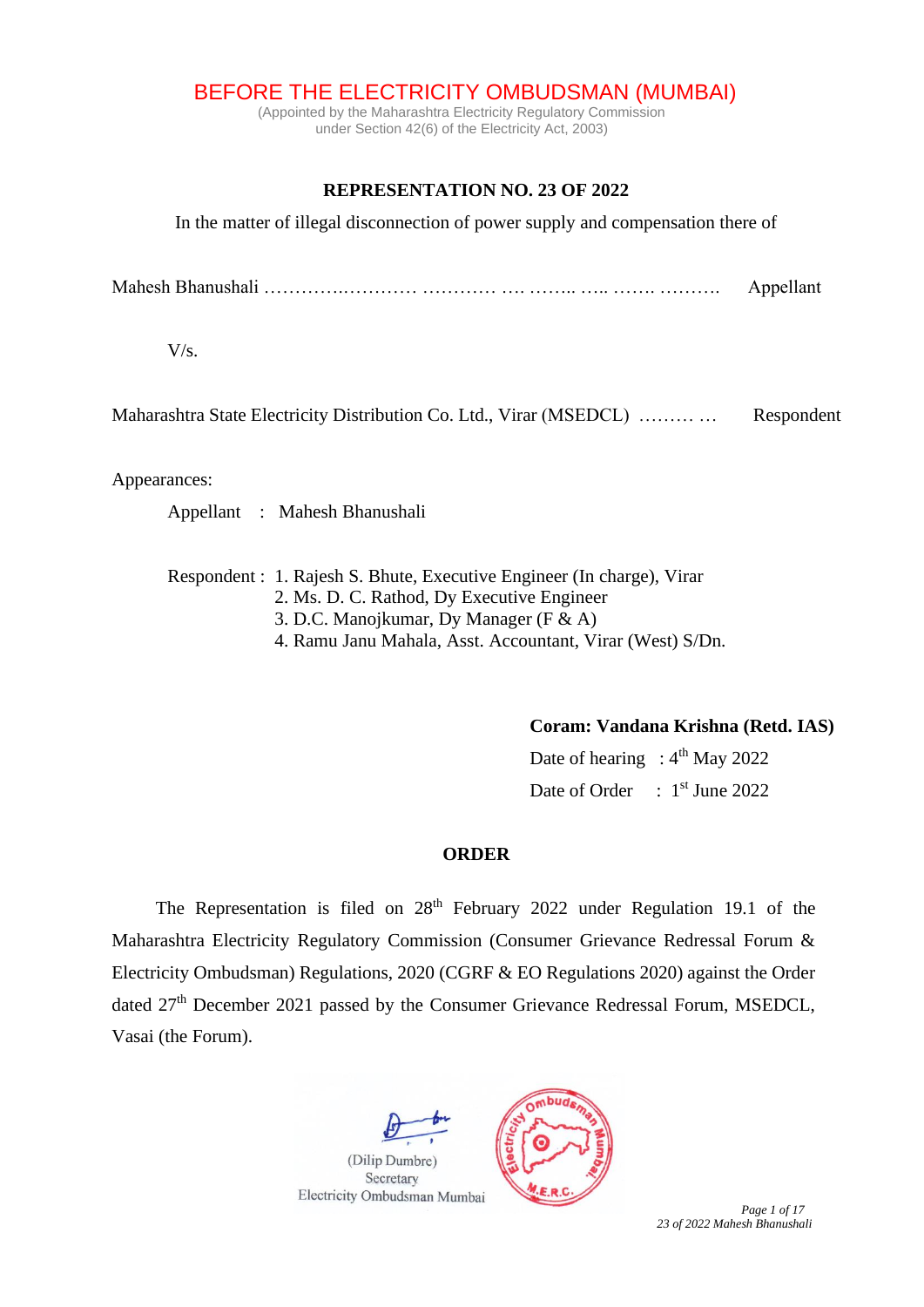2. The Forum, by its Order dated 27.12.2021 has partly allowed the grievance application in Case No.49 of 2021 by giving following directions:

- *"2. Respondent shall verify the bills of the Consumer from July 2017 and the appropriate credit be given in energy bill if interest or DPC is debited against the credit balance.*
- *3. Respondent shall refund the reconnection charges for 5 incidences of disconnection recovered if any.*

*4. Respondent shall pay two times of SOP Compensation for 168 Days of illegal non supply or delay in restoration of supply as specified in Annexure – II of Maharashtra Electricity Regulatory Commission (Electricity Supply Code and Standard of Performance of Distribution Licensee including Power Quality) Regulations, 2021."*

3. Aggrieved by the order of the Forum, the Appellant filed this representation stating in brief as below: -

- (i) The Appellant is a Residential Consumer (No. 001526485510) from 25.11.2014 having sanctioned load of 0.74 KW at Flat No. E 704, Evershine Home, Global City, Virar (West).
- (ii) The series of incidents and repeated deficiency in services and harassment caused to the Appellant by the Respondent can be explained with a chronology of events as below:

| <b>Date</b>                     | <b>Description</b>                                                                                                                                                                                                                                                                                                                                                                                                                                                                                                                            |
|---------------------------------|-----------------------------------------------------------------------------------------------------------------------------------------------------------------------------------------------------------------------------------------------------------------------------------------------------------------------------------------------------------------------------------------------------------------------------------------------------------------------------------------------------------------------------------------------|
| $15^{th}$ July, 2017            | High bill of Rs. 34,130/- paid, was issued by the Respondent.<br>It was an auto ECS through HDFC Bank.                                                                                                                                                                                                                                                                                                                                                                                                                                        |
| August 2017 to<br>February 2019 | After raising the issue of high bill, and seeking refund of the<br>excessive billing, he was convinced that his account should<br>stand in the credit and subsequent bills should be auto<br>adjusted against the said credit balance until the same stands<br>exhausted against his future dues. Appellant's subsequent<br>monthly bills until February 2019 were accordingly adjusted<br>against the August 2017 wrongly paid excessively high bill.<br>The February 2019 bill still showing approx. Rs. 12,620/- to<br>his credit balance. |

(Dilip Dumbre) Secretary

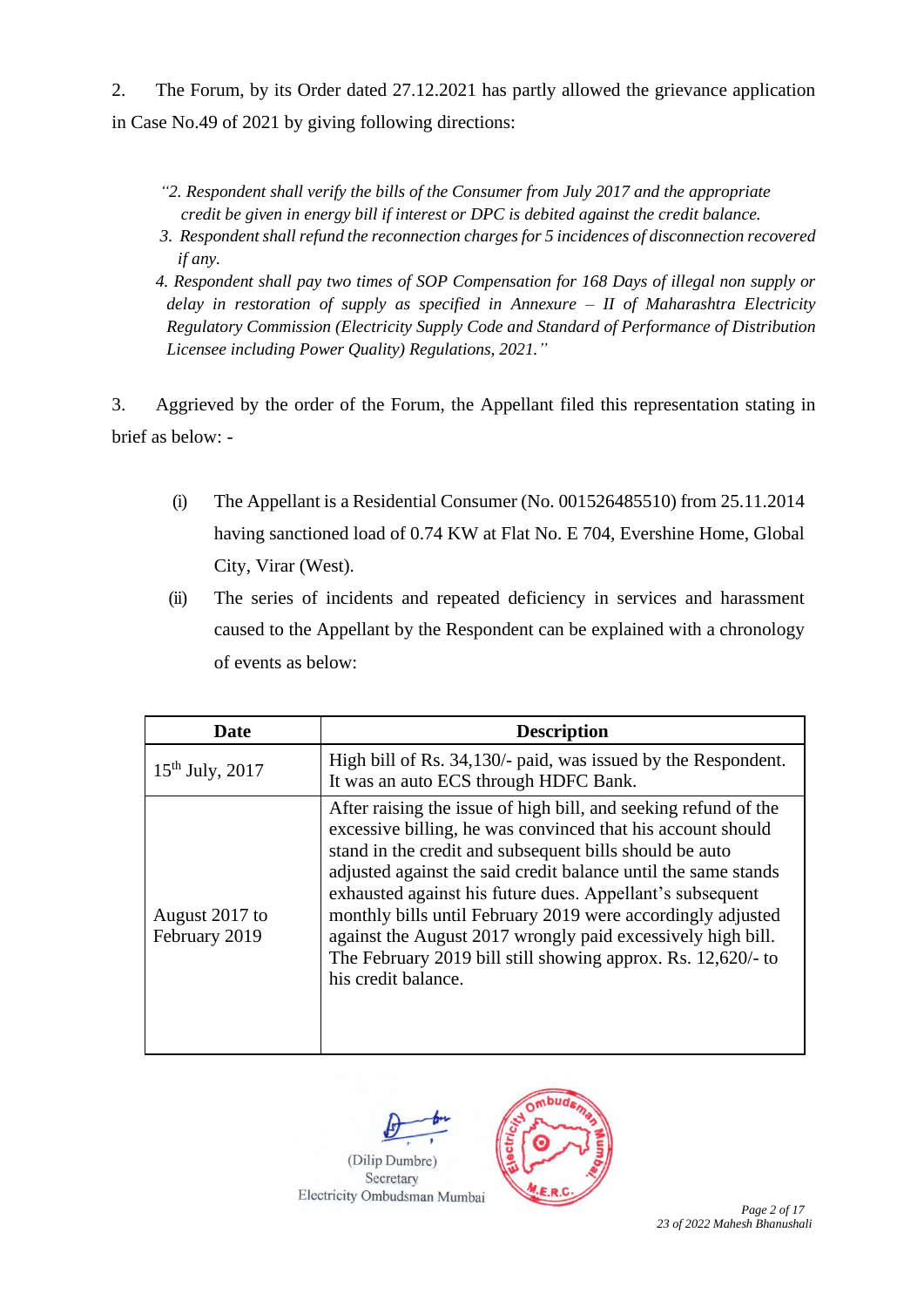| March 2019 to $21st$<br>August 2019 | The credit balance of approx. Rs.12,620/- as reflecting in his<br>February 2019 bill was carelessly debited in the March 2019<br>bill and showed bill amount payable. The Respondent failed<br>to restore his credit balance of Rs. 12,620/- even in the<br>subsequent bills of April, May, June, and July 2019 and went<br>on to disconnect his electricity supply and removed the meter<br>in his absence on 21 <sup>st</sup> August 2019.                              |
|-------------------------------------|---------------------------------------------------------------------------------------------------------------------------------------------------------------------------------------------------------------------------------------------------------------------------------------------------------------------------------------------------------------------------------------------------------------------------------------------------------------------------|
| $26th$ August 2019                  | The Appellant visited the Respondent, Virar (West) to report<br>the disconnection of electricity, whereafter it was notified in<br>the bill of the month of July 2019 by the then officer in-charge<br>making a remark reading as "Bill not to pay" and his credit<br>balance of Rs.10,510/- was acknowledged and restored.                                                                                                                                               |
| 13 <sup>th</sup> September 2019     | Meter was removed again in his absence.                                                                                                                                                                                                                                                                                                                                                                                                                                   |
| 16 <sup>th</sup> September 2019     | The Appellant visited the Respondent's Sub-Division Office,<br>Virar (West) to report the disconnection of electricity for the<br>second time in one month and submitted the July 2019 bill to<br>the said office bearing in-charge officer remarks "Bill not to<br>pay".                                                                                                                                                                                                 |
| 14 <sup>th</sup> October 2019       | Meter was restored.                                                                                                                                                                                                                                                                                                                                                                                                                                                       |
| 20 <sup>th</sup> November 2019      | The meter was removed third time in his absence.                                                                                                                                                                                                                                                                                                                                                                                                                          |
| 29 <sup>th</sup> November 2019      | Written letter submitted to the Respondent, Virar (West)<br>Office with attached documents against the unnecessary<br>trouble and harassment caused to him.                                                                                                                                                                                                                                                                                                               |
| 16 <sup>th</sup> December 2019      | Threatening messages received by him about disconnection of<br>electricity under Section 56 of the Electricity Act, 2003 (the<br>Act).                                                                                                                                                                                                                                                                                                                                    |
| 23rd December 2019                  | Second written letter submitted to Respondent, Virar (West)<br>Office for reminders on clearing alleged dues of his electricity<br>bills with a threat of disconnection of electricity if not alleged<br>dues in the bill $(s)$ not paid.                                                                                                                                                                                                                                 |
| January 2020                        | The electricity was disconnected for the fourth time; the meter<br>was not removed - only connected wires were plugged off.<br>Kept on record the images of several such incidents happened<br>in the past when even the meter was taken away after illegal<br>disconnection of electricity, also bearing different dates of<br>disconnection of electricity as written besides the meter at<br>each time of disconnection by the concerned officer of the<br>Respondent. |
| $17th$ February 2020                | Visited the local office of the Respondent at Global City,<br>Virar. Also tried to register complaint through call centre No.<br>18002333435, but they refrained to help because of their<br>incapability due to his consumer account with Respondent                                                                                                                                                                                                                     |



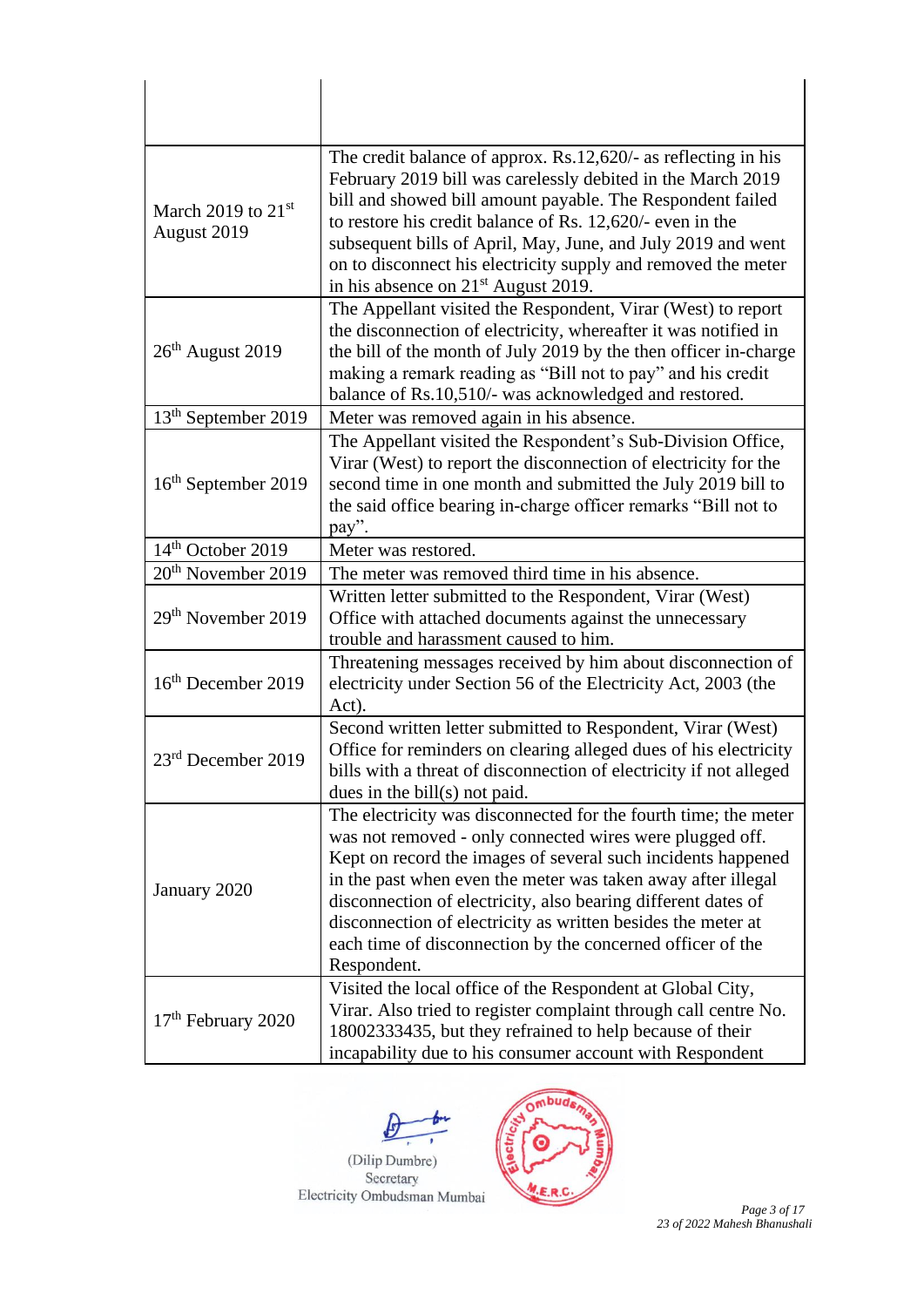|                                | showed status as "Temporary Disconnected (T.D.)". He was<br>advised to go to main office of the Respondent and change<br>consumer account status as "Live".                                                                                                                                                                                                                                                                                                                                                                                                                           |  |
|--------------------------------|---------------------------------------------------------------------------------------------------------------------------------------------------------------------------------------------------------------------------------------------------------------------------------------------------------------------------------------------------------------------------------------------------------------------------------------------------------------------------------------------------------------------------------------------------------------------------------------|--|
| 20 <sup>th</sup> February 2020 | Final warning letter submitted to the Respondent office,<br>Bolinj Naka, Virar, and meter wires got connected.                                                                                                                                                                                                                                                                                                                                                                                                                                                                        |  |
| $6th$ March 2020               | Meter was removed for the fifth time in his absence. This<br>shows the amount of harassment and mental and physical<br>torture caused to him by the Respondent as a result of<br>inefficient services provided to him despite being a loyal<br>consumer of the Respondent, having paid a huge sum in<br>advance, all at the fault of the Respondent.                                                                                                                                                                                                                                  |  |
| 8 <sup>th</sup> March 2020     | Follow-up calls and messages to the office of Mr. Shrikant<br>Bhoir and Mr. Umesh Kadam, the Respondent, Bolinj Naka,<br>Virar for reinstatement of the meter, however no action taken.                                                                                                                                                                                                                                                                                                                                                                                               |  |
| 21st March 2020                | Legal notice to Sub-Division Office of the Respondent, Virar,<br>intimating deficiency in service, depriving him of his basic<br>necessities of living at the cost of Respondent's repeated<br>negligence, and claiming compensation for the harassment<br>caused.                                                                                                                                                                                                                                                                                                                    |  |
| 14th July 2020                 | Extension Notice to Legal Notice dated 21.03.2020 addressed<br>to Sub-Division Office of Respondent, Virar                                                                                                                                                                                                                                                                                                                                                                                                                                                                            |  |
| 14th August 2020               | Reply received from Sub-Division Office of the Respondent,<br>Virar, to his two notices dated 21.03.2020 and 14.07.2020,<br>wherein repeated mistakes on the part of the Respondent were<br>acknowledged and the difficulty he was made to suffer as a<br>result of disconnection of electricity for five times despite<br>holding credit balance of Rs. 12,620/- in his Consumer<br>Account as between the month of February - March 2019.<br>The said apology was unacceptable to him as Respondent<br>made him suffer by repeatedly taking wrongful advantage of<br>my good being. |  |
| 27th August 2020               | Rejoinder to reply dated 14.08.2020 received from Sub-<br>Division Office of Respondent, Virar, intimating wrong<br>adjustment and deduction from his credit account including<br>interest on bills alleged to be payable by him, when in fact<br>they were not.                                                                                                                                                                                                                                                                                                                      |  |

After all of the harassment that has been caused to him, there was no stone left unturned and he was aghast and devastated to realize that the Respondent has performed excessive deductions from his credit balance, all the interests and charges towards the alleged unpaid bills from March 2019 to July 2020.



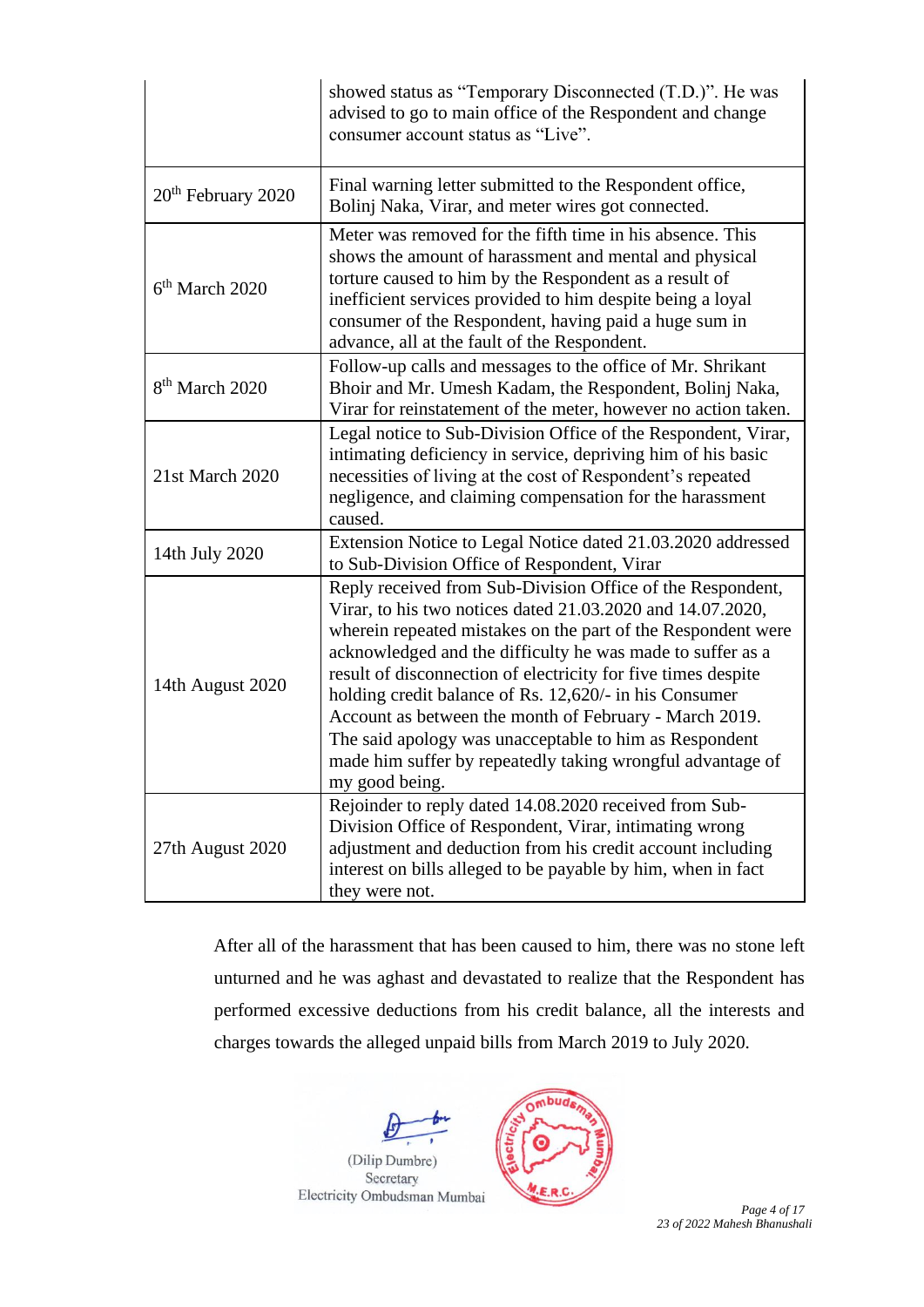- (iii) The Appellant has also lodged online complaints raising the above issue on the Customer Grievance Portal vide Requests dated 21.09.2019, 19.05.2020 and 17.07.2020. It is disheartening to again state that his complaints on this platform were unheard too. No action whatsoever was taken, and the status each time automatically changed to 'Closed' within a few days of raising the requests.
- (iv) Time and again, the Appellant has also been paying miscellaneous expenses towards his Consumer Account No. 001526485510 from August 2019 till date, despite it being acknowledged by the Respondent, Sub-Division Office at Virar that he has a credit balance.
- (v) Each time the electricity was disconnected despite no bills pending due, whether or not at the negligence of the concerned officers of Respondent, it only goes on to show the illegal and malafide act and unlawful trade practice on the part of Respondent. All his repeated requests made in person and through letters and notices have only fallen on deaf ears and all the opportunities given by him have been taken to a wrongful advantage by Respondent.
- (vi) Furthermore, in the reply dated 14.08.2020 to his legal notice and extension thereof dated 21.03.2020 and 14.07.2020 respectively, the Sub-Division Office of Respondent, Virar, has failed to explain to how the Appellant is liable to pay to them interest on the bills when his consumer account holds a credit balance, and merely because of their failure to keep proper accounting of the credit balance, the Appellant was raised bills for payment. Even after a total failure and repeated mistake on the part of the Sub-Division/Global office of Respondent, Virar was acknowledged, they have the audacity to charge the Appellant interest on the bills they claimed to be due which they later found the Appellant is not liable to pay at all.
- (vii) It is also pertinent to note that it was incorrect on the part of Respondent to disconnect his electricity connection at all the five instances despite there being no dues payable by him to Respondent. The Appellant is entitled to adequate compensation for each day of illegal disconnection of electricity to his premises and being deprived of his basic right of living for no fault of his. The following





Page 5 of 17 *23 of 2022 Mahesh Bhanushali*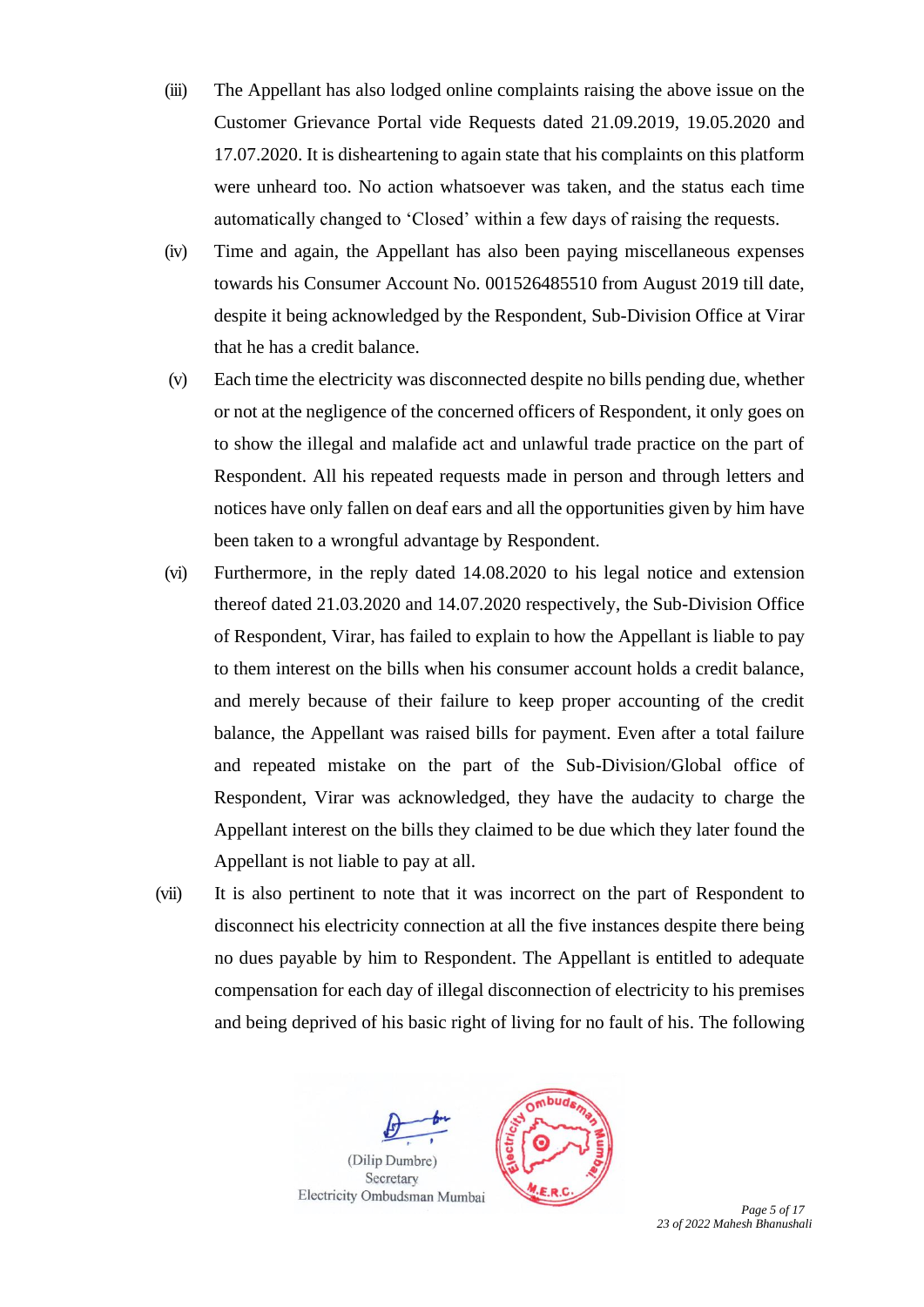are the dates and events when the Appellant was illegally deprived of electricity

by Respondent:

| <b>First Instance:</b>             |                                                          |  |  |
|------------------------------------|----------------------------------------------------------|--|--|
| Date of notice of disconnection    | No notice was received.                                  |  |  |
| Date of disconnection              | 21st August 2019                                         |  |  |
|                                    | Was unable to detect the issue and suffered              |  |  |
|                                    | three days without electricity. At last, by calling      |  |  |
|                                    | the local technician, I was shocked to have              |  |  |
|                                    | found out that electricity meter was removed.            |  |  |
| Reporting of illegal disconnection | On $26th$ August 2019, I personally visited the          |  |  |
|                                    | Sub-Divisional office of Respondent, Virar and           |  |  |
|                                    | informed about the issue. The only solution that         |  |  |
|                                    | was provided was a noting on the electricity bill        |  |  |
|                                    | for the month of July 2019, where it mentioned           |  |  |
|                                    | "Bill Not to Pay". The Appellant then submitted          |  |  |
|                                    | a copy of said bill to the local office of               |  |  |
|                                    | Respondent, Global City to enable them to take           |  |  |
|                                    | steps to restore his connection.                         |  |  |
| Date of reconnection               | $26th$ August, 2019                                      |  |  |
| <b>Second Instance:</b>            |                                                          |  |  |
| Date of notice of disconnection    | No notice was received.                                  |  |  |
| Date of disconnection              | 13 <sup>th</sup> September, 2019                         |  |  |
| Reporting of illegal disconnection | 16 <sup>th</sup><br>September 2019, the Appellant<br>On- |  |  |
|                                    | personally visited the Sub-Divisional office of          |  |  |
|                                    | Respondent, Virar and informed them about the            |  |  |
|                                    | same issue faced by him earlier. He was asked            |  |  |
|                                    | to again make a visit to the local office and            |  |  |
|                                    | submit July 2019 bill having remark "Bill Not            |  |  |
|                                    | to Pay". Despite visiting the local office on the        |  |  |
|                                    | same day and submitting the bill, his electricity        |  |  |
|                                    | was not restored. The Appellant also registered          |  |  |
|                                    | an online complaint on Respondent's website              |  |  |
|                                    | 21.09.2019 bearing Request ID No.<br>on                  |  |  |
|                                    | 0000012760837. He was forced to re-visit the             |  |  |
|                                    | local office on 14.10.2019 to raise the concern          |  |  |
|                                    | about illegal disconnection of electricity and           |  |  |
|                                    | had to redo the procedure and make personal              |  |  |
|                                    | visits at least twice to get his electricity             |  |  |
|                                    | connection restored.                                     |  |  |
| Date of reconnection               | 14 <sup>th</sup> October, 2019                           |  |  |
| <b>Third Instance:</b>             |                                                          |  |  |





Page 6 of 17 *23 of 2022 Mahesh Bhanushali*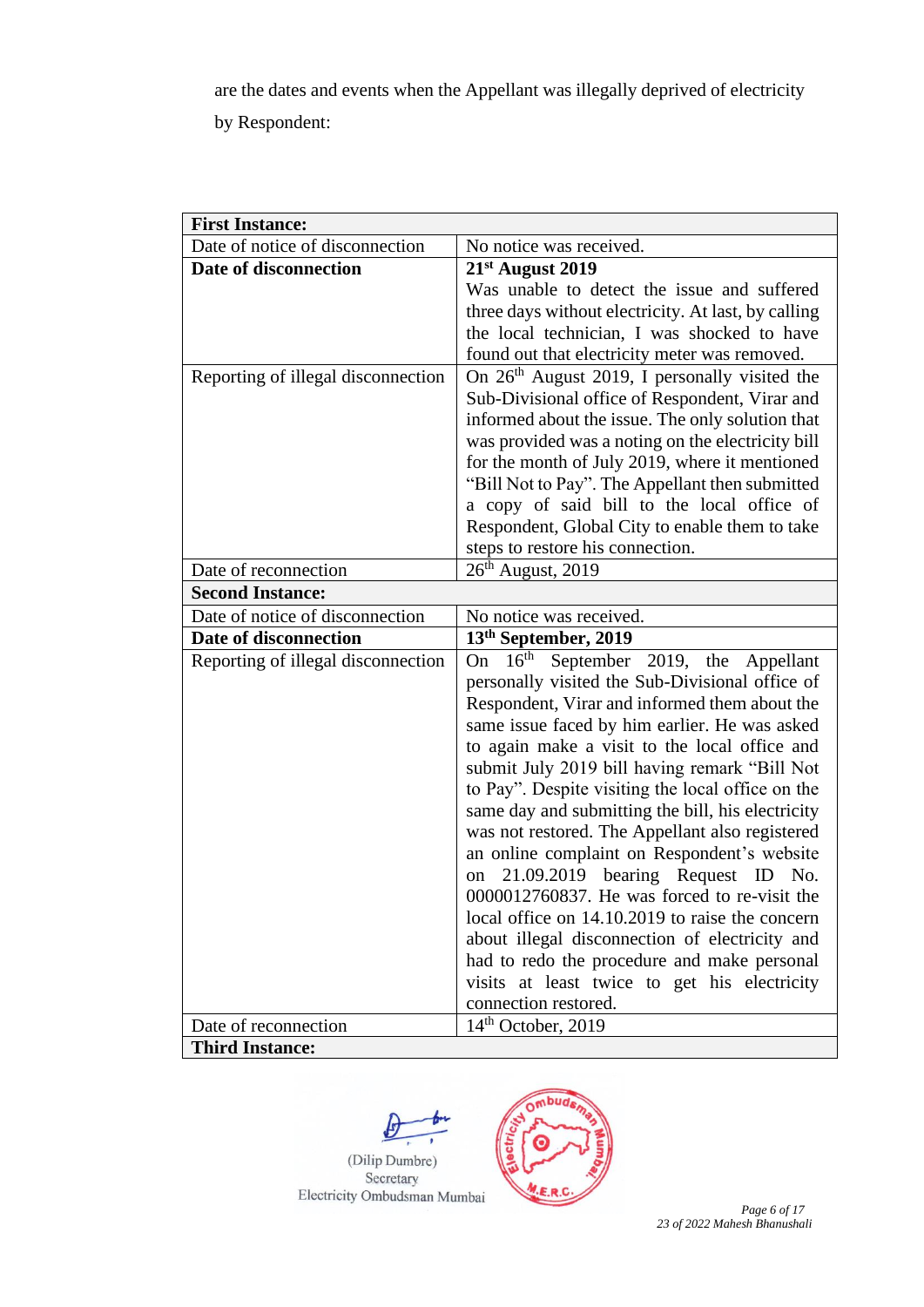| Date of notice of disconnection    | No notice was received.                                                                                                                                                                                                                                                                                                                                                                                                                                                                                                                                                                                                             |  |  |  |
|------------------------------------|-------------------------------------------------------------------------------------------------------------------------------------------------------------------------------------------------------------------------------------------------------------------------------------------------------------------------------------------------------------------------------------------------------------------------------------------------------------------------------------------------------------------------------------------------------------------------------------------------------------------------------------|--|--|--|
| Date of disconnection              | 20 <sup>th</sup> November, 2019                                                                                                                                                                                                                                                                                                                                                                                                                                                                                                                                                                                                     |  |  |  |
| Reporting of illegal disconnection | On 29 <sup>th</sup> November 2019, personally visited the<br>Sub-Divisional office of Respondent, Virar and<br>made a written complaint and subsequently<br>submitted an acknowledgement thereof to the<br>local office.                                                                                                                                                                                                                                                                                                                                                                                                            |  |  |  |
| Date of reconnection               | 29 <sup>th</sup> November, 2019                                                                                                                                                                                                                                                                                                                                                                                                                                                                                                                                                                                                     |  |  |  |
| <b>Fourth Instance:</b>            |                                                                                                                                                                                                                                                                                                                                                                                                                                                                                                                                                                                                                                     |  |  |  |
| Date of notice of disconnection    | 16 <sup>th</sup> December 2019 (received through SMS)<br>On $23rd$ December 2019, made a second written<br>Sub-Divisional<br>complaint<br>to<br>office<br>of<br>Respondent, Virar for unwanted threatening of<br>disconnection.                                                                                                                                                                                                                                                                                                                                                                                                     |  |  |  |
| Date of disconnection              | <b>Somewhere in January 2020</b>                                                                                                                                                                                                                                                                                                                                                                                                                                                                                                                                                                                                    |  |  |  |
|                                    | (Unable to identify the issue as only the wires<br>were disconnected, meter was not removed).                                                                                                                                                                                                                                                                                                                                                                                                                                                                                                                                       |  |  |  |
| Reporting of illegal disconnection | On 17 <sup>th</sup> February 2020, I personally visited the<br>local office of Respondent, Global city and they<br>advised me to go to the Sub-Divisional office,<br>Virar. I also tried to lodge a complaint through<br>customer-care call centre. Being disheartened, I<br>was forced to visit the Sub-Divisional office,<br>Virar on 20 <sup>th</sup> February 2020 and personally<br>discussed my issues with the Deputy Engineer,<br>Respondent and submitted my third and final<br>written complaint to Respondent. I was given<br>Mr. Bhoir's contact details to reach out in case<br>of any further and / or future issues. |  |  |  |
| Date of reconnection               | 20 <sup>th</sup> February, 2020                                                                                                                                                                                                                                                                                                                                                                                                                                                                                                                                                                                                     |  |  |  |
| <b>Fifth Instance:</b>             |                                                                                                                                                                                                                                                                                                                                                                                                                                                                                                                                                                                                                                     |  |  |  |
| Date of notice of disconnection    | No notice was received.                                                                                                                                                                                                                                                                                                                                                                                                                                                                                                                                                                                                             |  |  |  |
| Date of disconnection              | 6th March, 2020                                                                                                                                                                                                                                                                                                                                                                                                                                                                                                                                                                                                                     |  |  |  |
| Reporting of illegal disconnection | On 8 <sup>th</sup> March, 2020, I contacted Mr. Bhoir to<br>report the issue, but to no use.<br>Issued legal notice dated 21 <sup>st</sup> March 2020<br>through Speed Post.                                                                                                                                                                                                                                                                                                                                                                                                                                                        |  |  |  |
| Date of reconnection               | $\overline{2}7^{\text{th}}$ July, 2020                                                                                                                                                                                                                                                                                                                                                                                                                                                                                                                                                                                              |  |  |  |

(viii) Each time the Appellant had to visit the Sub-Divisional Officer and Global Office of Respondent, had to remain absent from office and had to face difficulty every time as the same would hamper his commitments at his workplace. Also, that each time electricity was disconnected, the Appellant had to shift to his



*23 of 2022 Mahesh Bhanushali*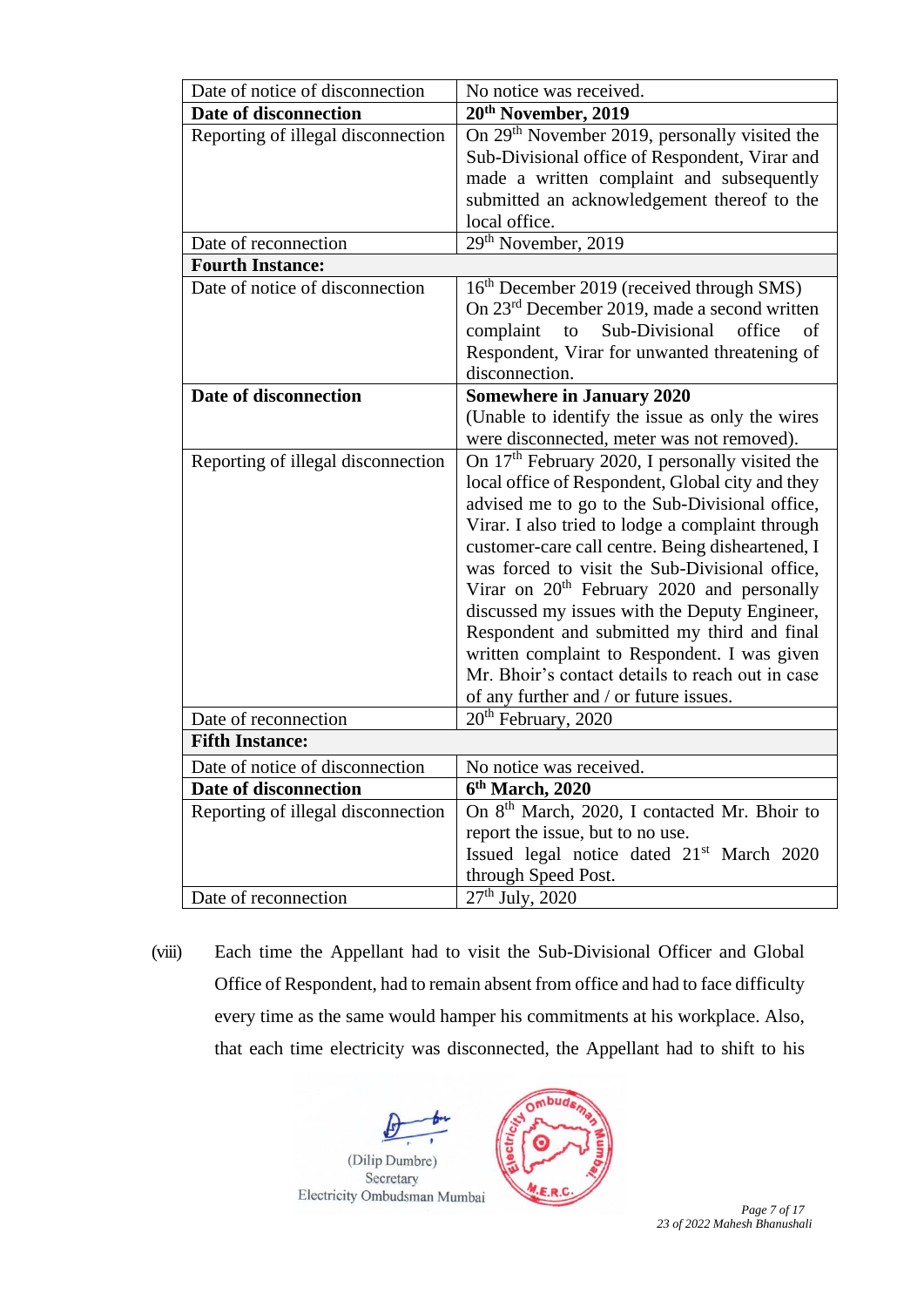parents' residence at Borivali causing further inconvenience to him and his parents. For each day of illegal disconnection and deprivation of electricity, is liable to be compensated at the rate of Rs. 250/- per day.

- (ix) Wrongful conduct and unfair trade practices on the part of Respondent has caused him serious harassment and made him suffer for loss of time, value of money, mental tension, agony, and pain.
- (x) The Appellant is also unsure whether the amounts debited from his credit balance from August 2017 till date were adjusted correctly to the exact bill amounts for subsequent months thereafter and whether 'bill amount before due date' was considered for adjustment or 'bill amount after due date'. Because apparently, as my account was already standing to the credit of Respondent without any payment of interest, the bill amounts payable 'before due date' should be considered. In view of the above, the Appellant requests to call upon the ledger account statement of my Consumer Account No. 001526485510 maintained by Respondent on and from August 2017 till date for consideration. the Appellant crave leave to pray for refund of the illegitimate deductions and adjustments as may be made to credit balance held in the books of accounts of Respondent.
- (xi) All the facts of the Grievance were submitted to Respondent, Sub-Divisional Office, Virar West, Internal Grievance Redressal Cell (IGRC).
- (xii) The Appellant approached the Forum on 17.03.2021. The Forum, by its Order dated 27.12.2021 has partly allowed the grievance application. The Forum failed to give complete order. The Appellant is forced to approach the Electricity Ombudsman for proper justice on the part of consumer's welfare.
- (xiii) The Appellant would like to draw attention on the following points:
	- i. The Appellant has faced harassment from Respondent for one year even after reporting several oral complaints and submitting written complaints thrice.
	- ii. A dwelling without electricity has no value and not a fit premises for stay.
- (xiv) The details of disconnection and restoration of supply is illustrated in the table by the Forum was found miscalculation as per Appellant. No idea about the proper date of disconnection of wire, but electricity supply to his house was not there from second week of January, Respondent has removed the electricity supply wires from the meter,





*23 of 2022 Mahesh Bhanushali*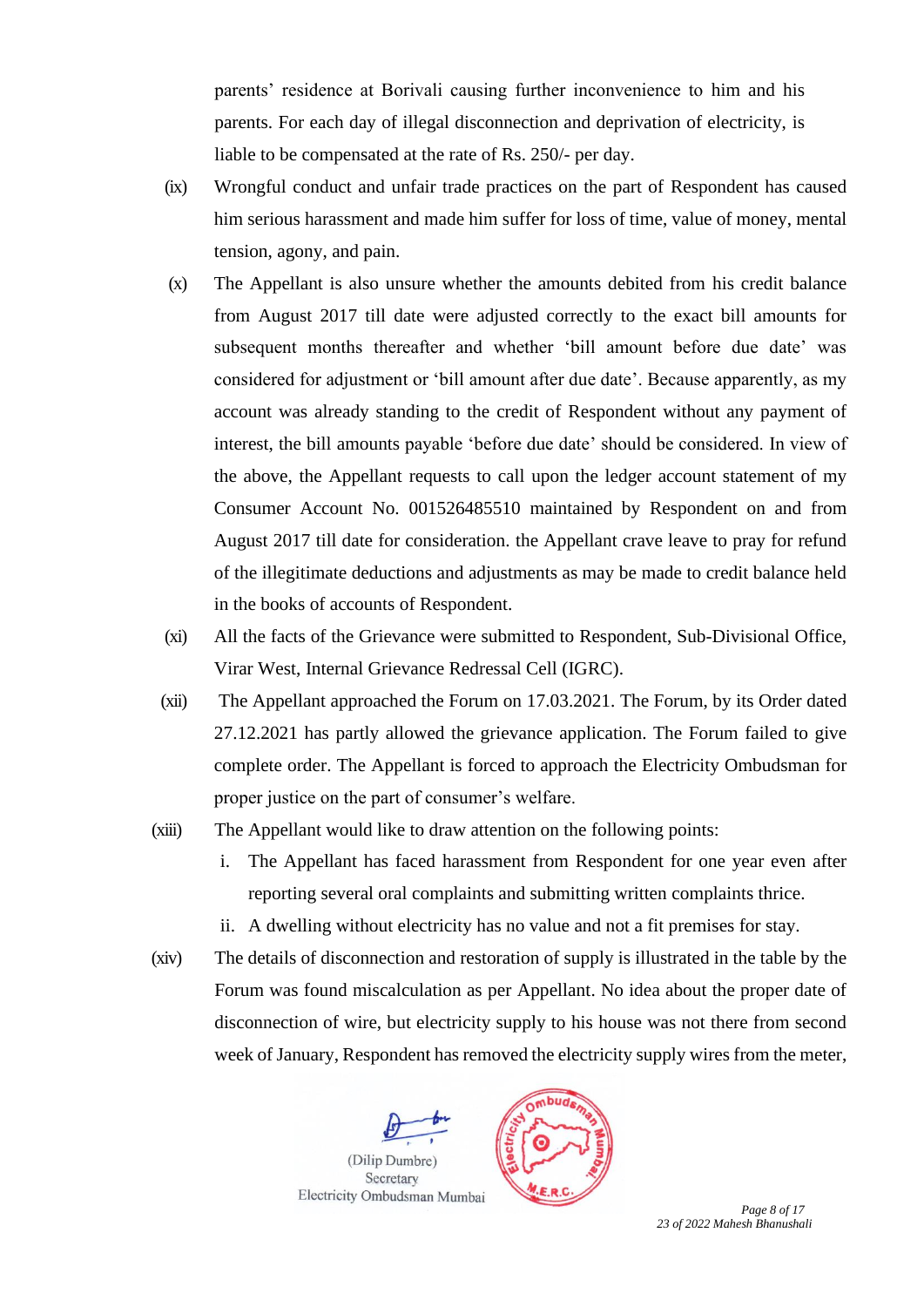and it was detected on  $17<sup>th</sup>$  February 2020 and restored on  $20<sup>th</sup>$  February 2020. The Appellant has already wasted his paid leaves in previous visits to Respondent, Sub-Division Office, Virar West. Hence, visited the Sub-Division Office, Virar West office on 20th February 2020.So, the days of January 2020 was not considered in the illustration table by the Forum. Second thing, the electricity was finally restored on 27th July 2020.

(xv) How can be compensation of Rs. 5,00,000/- towards deficiency in services, physical and mental agony, financial loss, harassment, and unfair trade practices adopted by Respondent is unreasonable and not tenable within the framework of Regulation No.9.2 (c) of CGRF & EO Regulation 2020 therefore cannot be allowed.

> "9.2 *(c)pay such amount as may be awarded by it as compensation to the Complainant as specified by the Commission in the standards of performance of Distribution Licensees: Provided that in no case shall any Complainant be entitled to indirect, consequential, incidental, punitive, or exemplary damages, loss of profits or opportunity;"*

- (xvi) The Forum has wrongly executed the 9.2(c) Regulation in the matter of Case No. 49 of 2021. Harassment, Moral damages, and illegal work are not the standards of performance of Distribution Licensees.
- (xvii) Regulation 9.2 (c) would work for the first incident on his case but not for illegal work which was repeated 5 times and every time in the complaint letter, informed the Respondent, Sub-Divisional Office, Virar West, about harassment and loss of time/money/energy, but they brutally ignored and committed the same nature of mistakes 5 times. At last, the Appellant has informed Respondent, Sub-Divisional Office, Virar West, about the compensation of Rs.500000 in the Legal Notice. The volume of more than 200 dark days speaks a lot about Consumer Health + Financial loss due to only negligence of the Respondent.
- (xviii) Even during the hearing at Forum, the panel has been informed about the loss of his job due to Respondent for not able to concentrate in his work and wasting the paid leaves which has impacted in his job loss (Last date of my job was 19.03.2020 and still jobless).



*23 of 2022 Mahesh Bhanushali*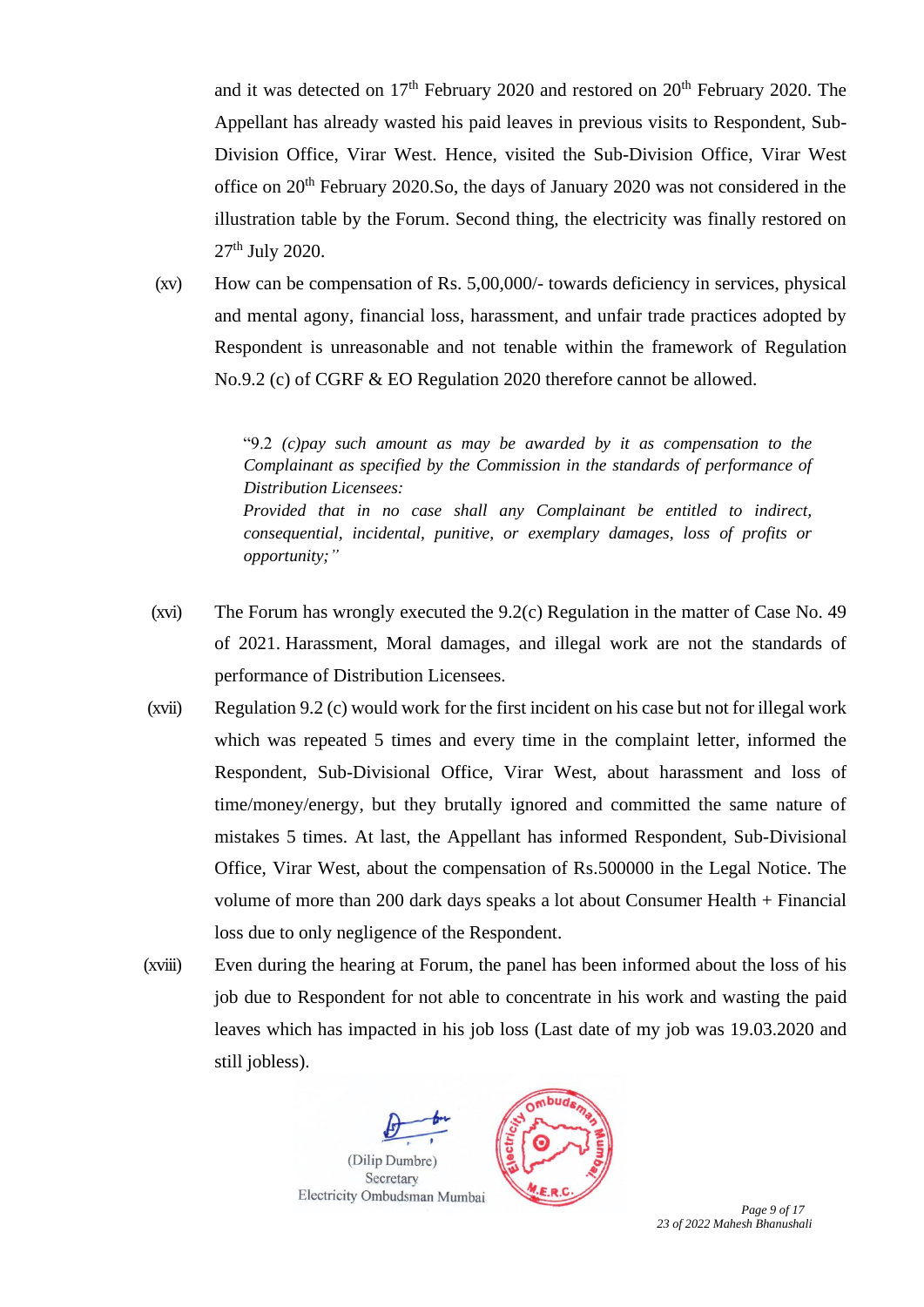- (xix) Illegal remove of meter for 5 incidents even after complaining is a serious offence/crime and it is equivalent to/same as 'Theft of Electricity or Meter'. The Forum has passed the order of SOP compensation for illegal disconnection and delay in restoration of supply, but illegal disconnection is not specified in Maharashtra Electricity Regulatory Commission (Electricity Supply Code and Standards of Performance of Distribution Licensees including Power Quality) Regulations, 2021, and failed to recognise other compensation under Complaints on Consumer's Bills and Consumer charter/ service.
- (xx) No order passed on the legal/stationary/travel expenses incurred and the interest at the rate of 12 % per annum accruing on his diminishing credit balance ever since July 2017 to be paid to the consumer and all the credit balance after recalculation to be refunded to the Appellant.
- (xxi) The wastage of Home Loan EMI, Society Maintenance, Property Tax, Paid Leaves, etc. for not providing electricity from August 2019 to July 2020 is also a monetary loss of my hard-earned money.
- (xxii) The Appellant prays that
	- a) All associated books of accounts and ledger statements maintained by Respondent associated with Consumer Account No. 001526485510 on and from July 2017 to be furnished by the concerned department of Respondent, Virar for proper adjudication of the grievance.
	- b) All the interest at the rate of 12 percent per annum accruing on the diminishing credit balance ever since July 2017 to be paid to the Appellant.
	- c) All the bills from July 2017 should be verified and the appropriate credit be given in energy bill if interest or DPC is debited against the credit balance.
	- d) All the bills which was charged from the credit balance in the disputed period from August 2019 to July 2020 should be reversed and added to his existing credit balance.
	- e) All my credit balance after re-calculation in terms of prayer clause  $(c \& d)$ herein to be refunded.
	- f) Compensation per day as stipulated under the provisions of the Electricity Act and regulations in force thereunder for the wrongful cut-off of





Page 10 of 17 *23 of 2022 Mahesh Bhanushali*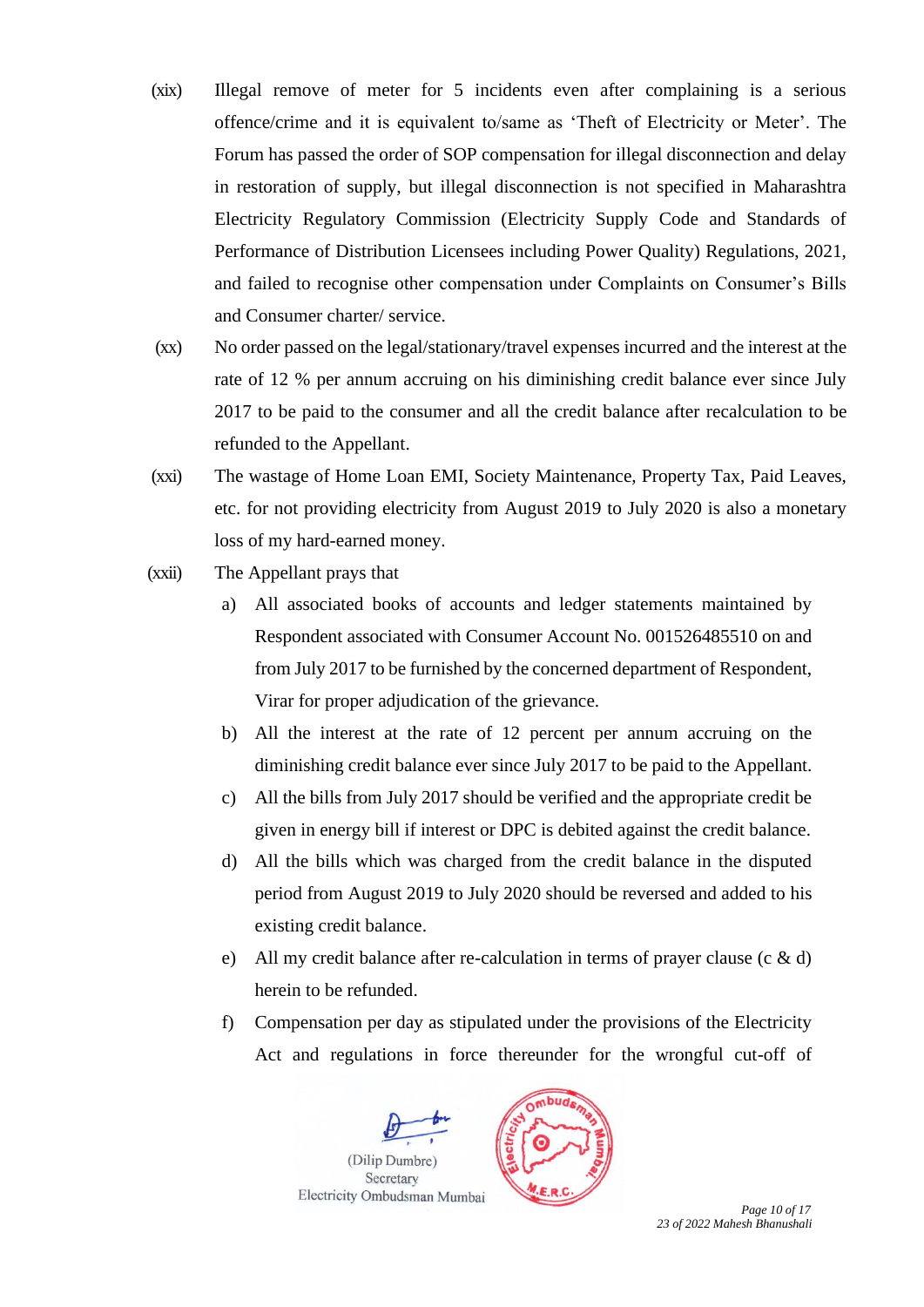electricity on account of Consumer Account No. 001526485510 between the period from month of August 2019 till the date of disposal of the grievance, on the alleged grounds of bill payment due when in fact it was not.

- g) Compensation of Rs. 5,00,000/- towards deficiency in services, physical and mental agony, financial loss, loss of Time/Money/Energy, harassment, moral damages, and unfair trade practices adopted by Respondent since July 2017, and
- h) Any other further relief as the Authority deem fit in the circumstances of the case.
- 4. The Respondent has filed its reply dated 29.04.2022 which is stated in brief as under:-
	- (i) The Appellant is a Residential Consumer (No. 001526485510) from 25.11.2014 having sanctioned load of 0.74 KW at Flat No. E 704, Evershine Home, Global City, Virar (West).
	- (ii) The Appellant has made the advance online payment of Rs.34,130/- on 15.07.2017 through auto debit facility. As due to advance payment the Appellant's bill was in credit, his subsequent monthly bills until February 2019 were accordingly adjusted. However, on 22.03.2019, the Accounts department mistakenly debited (+B80) or nullified the credit amount of Rs.12,620/-. Further the Appellant did not pay the electricity bill issued and was classified in arrears which caused the Appellant to populate in disconnection list. As per the rules and regulation of the Respondent, the Section Officer disconnected power supply due to non-payment of arrears.
	- (iii) However, after first instance of disconnection on 21.08.2019, the Appellant visited Virar West subdivision office on 26.08.2019. When verified by this office, the mistake was acknowledged, and it came to notice that the consumer is not in arrears, but the consumer has taken the facility of advanced bill payment. Meanwhile the Covid – 19 pandemic situations came around and the lockdown was imposed from March 2020. But the Distribution Licensee being under the





Page 11 of 17 *23 of 2022 Mahesh Bhanushali*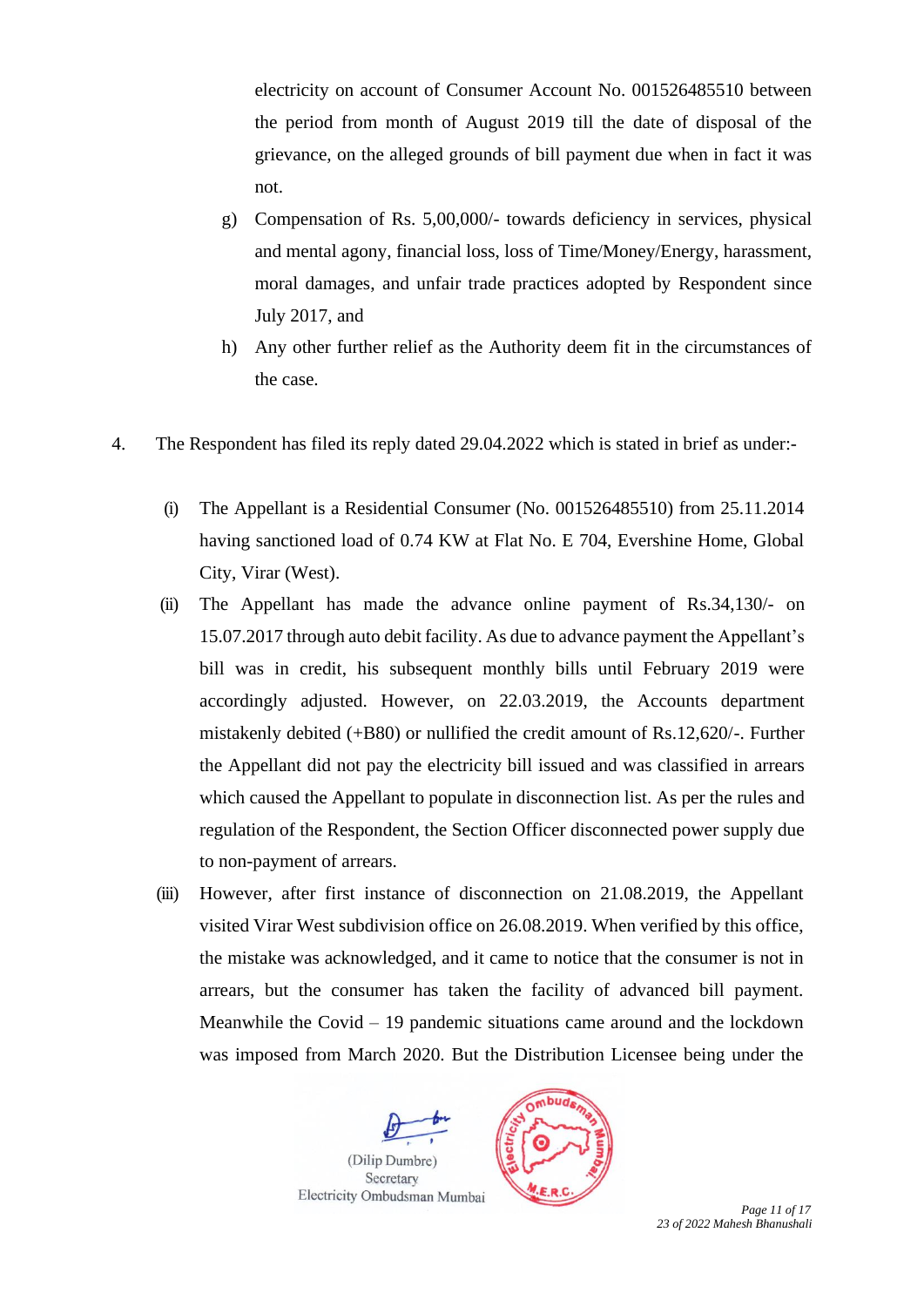emergency services, the duties of employees were scheduled in rotation manner from the month of July 2020 as per guidelines issued by Government of Maharashtra. So the situation was taken in hand to update the records, and a provisional bill was issued, noting "Bill not to pay". But the system failed to update the record in online billing system till July 2020, during this period the Appellant's supply was disconnected at five instances.

- (iv) Finally in the month of July 2020, Credit bill revision (-B80) of Rs.12,620/ and interest amount of Rs.2,286.33 was credited in the bill, and supply was reconnected. At this point the issue was resolved.
- (v) As the issue was resolved in July 2020, and an apology & request was made to the Appellant for the mistake done by SDO, Virar (W) S/Dn vide dated 04.08.2020. Request was also made to the Appellant not to raise the issue, as all the necessary corrections were done by the Respondent.
- (vi) However, being not satisfied, the Appellant approached the IGRC. During the hearing at IGRC, the Respondent has explained the procedure, apologies for inconvenience caused to the Appellant. As all the benefits and credit bill already were given in the month of July 2020. The IGRC by its order dated 05.01.2021 has rejected the grievance.
- (vii) However, the Appellant is not satisfied and approached the Forum. The Forum by its order dated 27.12.2021 has partly allowed the grievance.
- (viii) As per order of the Forum, the SOP compensation for 168 days of illegal or nonsupply or delay in restoration of supply as specified in Annexure-II of MERC (Electricity Supply Code and Standard of performance of Distribution Licensees Including Power Quality) Regulations 2021 is Rs.250 /day, thus as per order two times of these i.e.Rs.500/day for 168 days amounts to Rs. 84,000/-, and reconnection charges for five instances are Rs.295/- is under process of credit in the bill.
- (ix) Further like to conclude that, as per the Maharashtra Electricity Regulatory Commission (Electricity Supply Code and Standards of Performance of Distribution Licensees including Power Quality) Regulations, 2021, Regulation No. 26, the compensation is not liable to be paid, and is exempted under such





*23 of 2022 Mahesh Bhanushali*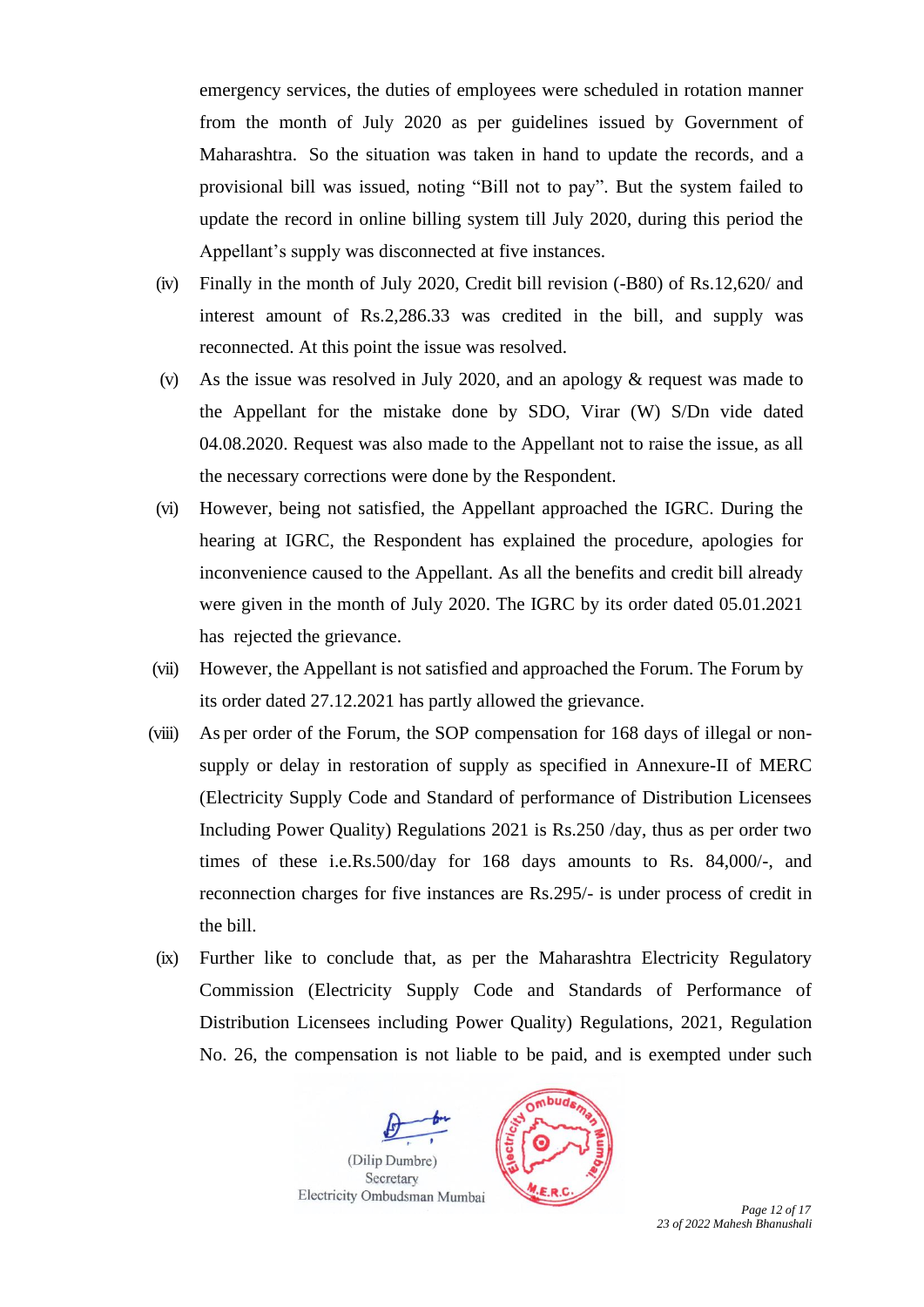circumstances during the Covid-19 Pandemic. But still the Distribution Licensee followed the order of the Forum.

- (x) The loss which occurred due to proposed payment of compensation will be recovered from the employee of the Respondent who had made the mistake.
- (xi) Later on, to say that the Respondent is a public undertaking and comes under emergency services for maintaining the uninterrupted power supply which is a prime concern during such tough times like Covid-19 pandemic situation.
- (xii) In view of above, the Respondent has apologized for the cause happened and have given all the necessary benefits to the consumer.
- (xiii) The Respondent prays that the Representation of the Appellant be rejected.

5. The Appellant has filed a rejoinder dated 02.05.2022 which is taken in brief as under:

 The Appellant states that he has not received the copy of reply from the Respondent well in advance to file the rejoinder application. The details provided in it by Respondent are partially not correct and it does not fit as per the rules and regulation of the Act. The point wise comments are as follows:

- (i) No notice or intimation of 15 days, under the Act, was received for disconnection. Hence this is termed as illegal disconnection.
- (ii) The Appellant has not taken the facility of advanced bill payment, it was Respondent's mistake or error to issue the high bill in the year 2017 and the Appellant's ignorance over the auto debit facility. The Respondent is responsible for disconnection for first time. Covid-19 pandemic situation came in the last week of December 2019, before those three (3) illegal instances occurred in which two (2) written complaint letters submitted to Sub- Divisional Office of the Respondent. Before the lockdown happened on  $26<sup>th</sup>$  March 2020, the Respondent has illegally disconnected the connection at five (5) instances in spite of giving four written complaint letters.
- (iii) The Respondent has credited actual balance of Rs. 12620/- in March 2019. Out of approx. Rs. 6500 /- the outstanding bill including illegal interest of Rs. 2286/ which was charged to him in the case. The remaining credit balance was approx.



*23 of 2022 Mahesh Bhanushali*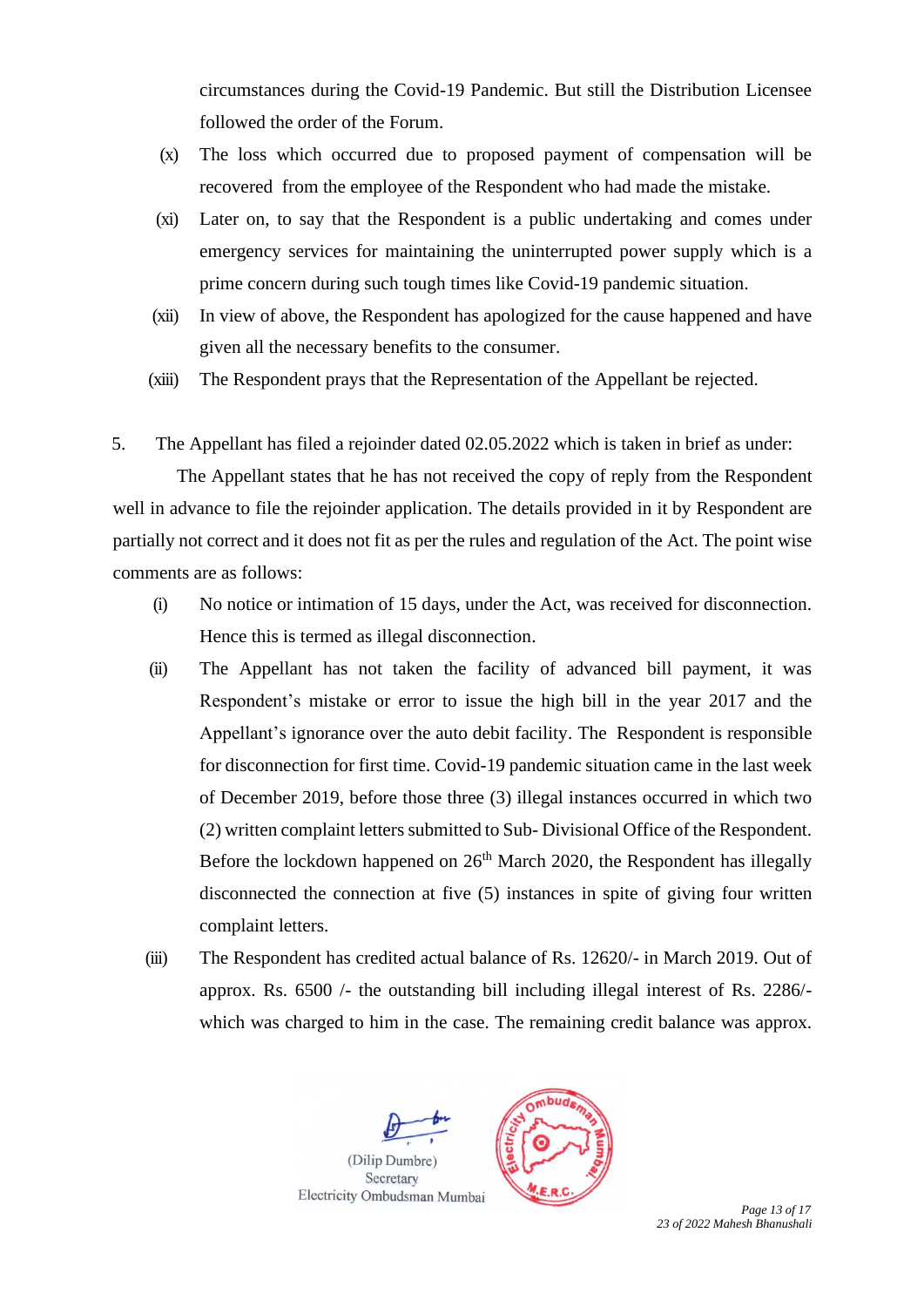6000/-. After explaining the wrong calculation over the written complaint to the Respondent, they refunded that illegal interest amount of Rs. 2286/-.

- (iv) After the legal notice, the Respondent send him the apology letter, which was expected on the first written complaint, or the last warning letter issued to the Respondent. The mentality of Respondent was to harass the consumer brutally and make him to suffer loss of Time/Money/Energy. The Respondent has ignored the written complaints and they expected the Appellant to consider their apology letter.
- (v) The Forum has passed the order after attending one hearing only, in that Respondent has no reply or written statement, even after the Forum's order, Respondent to submit the para wise comments within 7 days of hearing.
- (vi) 168 days is wrongly calculated by the Forum, actual it is more than 200 days. The few days of January 2020, February 2020 and July 2020 has not properly counted by the Forum. The Appellant is unaware of SOP calculation of Rs. 84000/- till now. The Forum has given the final order on  $27<sup>th</sup>$  December 2021. The Respondent is now crediting the said amount in May 2022, which is also delayed in service from Respondent end.
- (vii) The proper justice to the Appellant be considered to recover his financial losses, time/money/energy loss, job loss and harassment legally, which he has suffered brutally.

6. E-hearing was held on 04.05.2022 through video conference. The Appellant was physically present at the time of hearing where both the parties argued in line with their written submissions. The Appellant argued that the reply of the Respondent was not received which was then forwarded to him from the office of the Electricity Ombudsman. On 15.07.2017, bill of Rs.34,130/- was automatically paid against the high and incorrect bill issued by the Respondent. It was an auto ECS through HDFC Bank. Hence, the Appellant approached the Respondent for wrong bill and requested for refund. This ECS facility was auto adjusted against the credit balance with the Respondent until the same stands exhausted. Accordingly, till February 2019, the monthly bills were adjusted showing credit balance of Rs.12,620/-.



*23 of 2022 Mahesh Bhanushali*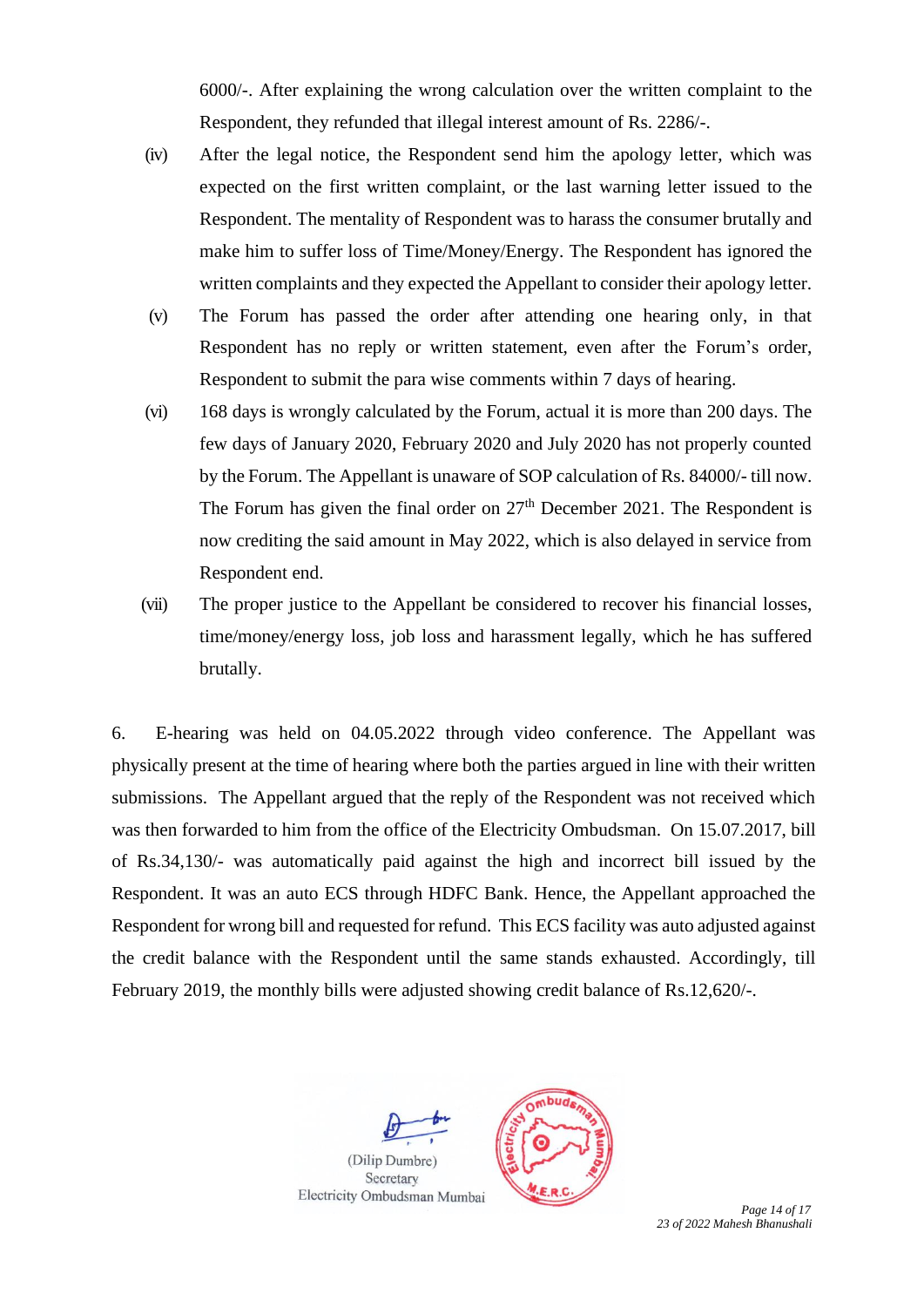7. On 21.08.2019, the meter was removed without notice which was the first instance of disconnection. The complaint was given on 26.08.2019 on which the Respondent noted a remark on the July 2019 bill "Bill not to pay" and send it to local office. The supply was restored. However, this trend of disconnection continued for five times, and every time the Appellant had to personally go to the subdivision office showing the remark on the July 2019 bill to restore the supply. The Appellant was aghast and devastated to realize that the Respondent had performed excessive deductions from his credit balance, all the interest and charges towards the alleged unpaid bills from March 2019 to July 2020. He also lodged online complaints raising the above issue on the Customer Grievance Portal vide requests dated 21.09.2019, 19.05.2020 and 17.07.2020. Each time the electricity was disconnected despite no bills pending. Whether or not this was due to the negligence of the concerned officers of Respondent, it only goes to show the illegal and malafide acts and unlawful trade practice on the part of Respondent. All his repeated requests made in person and through letters and notices have only fallen on deaf ears, and all the opportunities given by him have been taken wrongful advantage by Respondent. Furthermore, in the reply dated 14.08.2020 to his legal notice and extension thereof dated 21.03.2020 and 14.07.2020 respectively, the Sub-Division Office of Respondent, Virar, has failed to explain how the Appellant is liable to pay interest on the bills, when his consumer account holds a credit balance. Merely because of their failure to keep proper accounting of the credit balance, the Appellant was raised bills for payment. Even after total failure and repeated mistakes on the part of the Sub-Division/Global office of Respondent, Virar was acknowledged, they have the audacity to charge the Appellant interest on the bills they claimed to be due which they later found the Appellant is not liable to pay at all. It is also pertinent to note that it was incorrect on the part of Respondent to disconnect his electricity at all the five instances despite there being no dues payable by him to Respondent. The Appellant is entitled to adequate compensation for each day of illegal disconnection of electricity to his premises and being deprived of his basic right of living for no fault of his.

8. The Respondent argued that due to wrong reading, wrong bill was issued. This bill was auto debited from the Appellant's account. In July 2017, the bill was revised, and credit was adjusted in the bills till February 2019. However, due to lack of coordination during the pandemic period, the credit balance was cancelled. The Appellant approached the grievance





Page 15 of 17 *23 of 2022 Mahesh Bhanushali*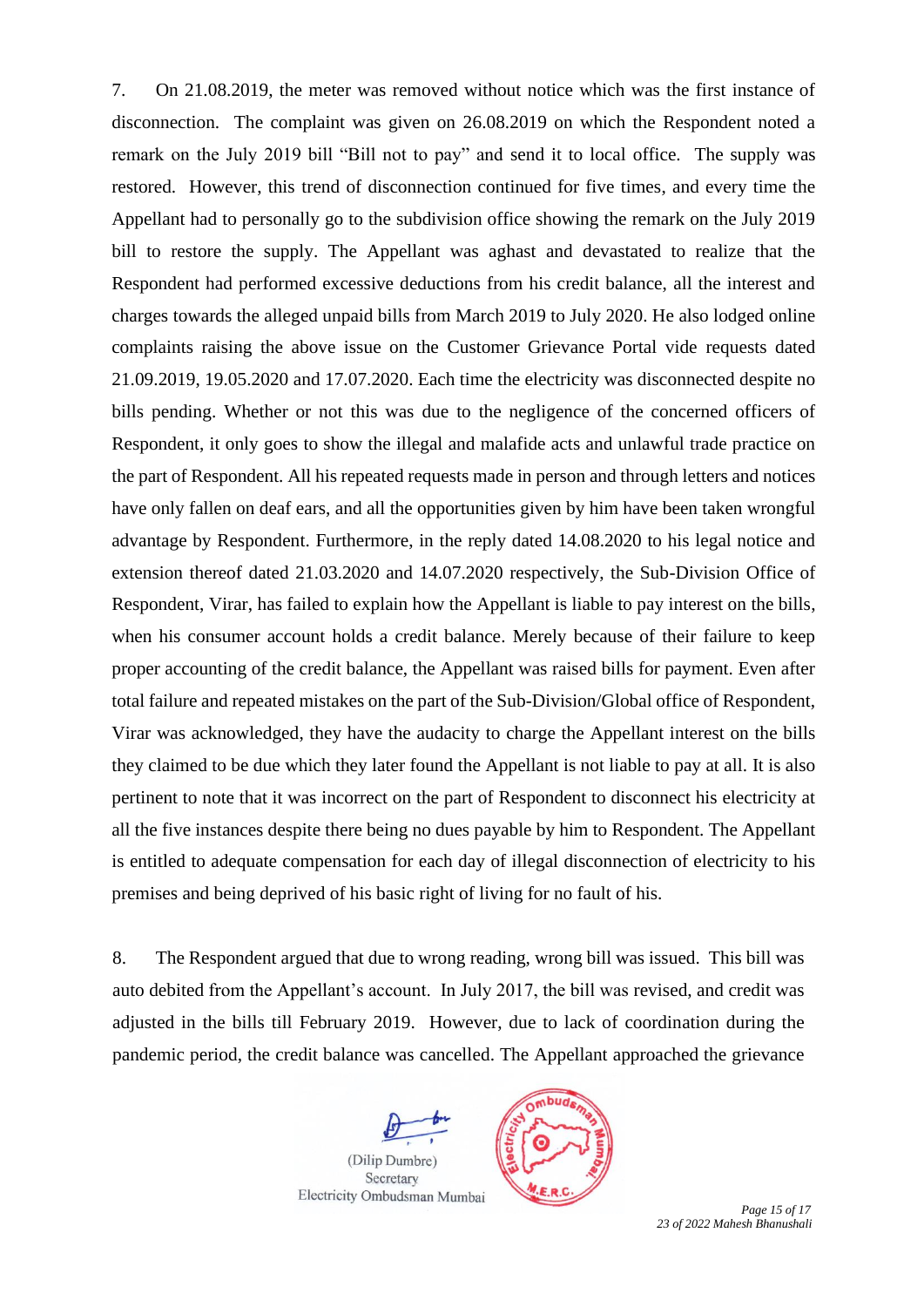mechanism where the Forum has given him the compensation as per the SOP Regulations. The Respondent is willing to give compensation as per SOP Regulations. However, the Respondent failed to explain why the electricity was disconnected five times even before the pandemic and lockdown, even after the accounting mistake was brought to their notice in August 2019.

## **Analysis and Ruling**

9. Heard the parties and perused the documents on record. The Appellant is a Residential Consumer (No. 001526485510) from 25.11.2014 having sanctioned load of 0.74 KW at Flat No. E 704, Evershine Home, Global City, Virar (West). It seems that for a period of two years prior to May 2017, the Appellant was being incorrectly billed for less consumption, probably based on average meter reading. Actual meter reading was taken around May 2017 which showed accumulated consumption of 2285 units, amounting to Rs.34130/- which was billed in June 2017. This amount should have been split for about two years when the meter reading was not taken. This would have led to reduction in the bill due to slab benefit. This was done later, and it was found that the bill reduced from Rs.34130 to Rs.12620/-.

10. Looking at the dates of disconnection of electricity supply which the Forum has already analysed, it is seen that there were 66 days of disconnection before the lockdown, 102 days of disconnection during the lockdown. The Forum's analysis itself shows that five instances of disconnection were all done prior to the lockdown. The Respondent has also not been able to explain the cause of repeated disconnections, even though their accounting mistake was brought to their notice.

11. At the time of events mentioned above, the earlier CGRF & EO Regulations 2006 were applicable, according to which the Appellant is eligible to be compensated at the rate of Rs.50 per hour of non-supply. However, in order to see whether the Appellant is eligible for this compensation, it will have to be seen when he has applied for the same. As per the records, the Appellant has applied for the first time on 21.03.2020 which was a legal notice to Subdivision office, Virar wherein he has claimed for compensation for harassment caused.





Page 16 of 17 *23 of 2022 Mahesh Bhanushali*